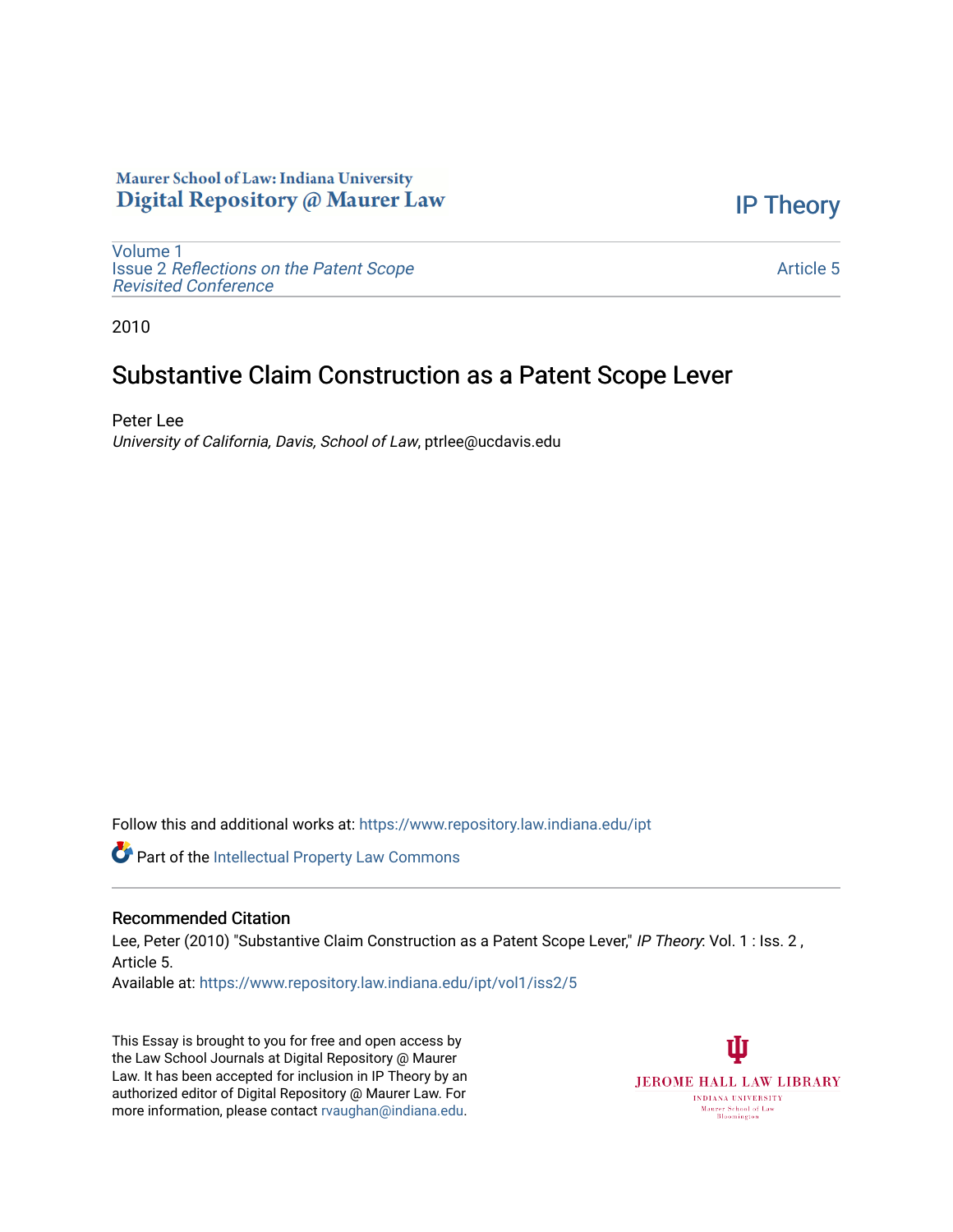

# Substantive Claim Construction as a Patent Scope Lever

Peter Lee\*

#### **INTRODUCTION**

One of the central insights of economic analyses of patent law is that context matters.<sup>1</sup> As Robert Merges and Richard Nelson observe, patents impact innovation very differently for discrete, cumulative, chemical, and science-based technologies.2 In general, overly narrow patents will not provide adequate incentive to develop an invention, while overly broad rights will preempt too many rivalrous developments.<sup>3</sup> The key is to strike the right balance, one where patents induce the creation of new inventions without unduly stifling subsequent advances in the field.<sup>4</sup>

Among the many potential levers for striking the right balance is patent scope: the amount of "coverage" afforded to a patent. At an abstract level, patent scope for any given invention may be construed broadly or narrowly, and there are theoretical arguments in favor of each. Merges and Nelson enter into this debate, and they are not agnostic. Contrary to "prospect" theorists who favor broad, early patent rights on inventions,<sup>5</sup> Merges and Nelson argue in favor of "rivalrous competition" and narrow patents in fields marked by cumulative innovation.<sup>6</sup>

The objective of calibrating patent scope is one of the holy grails of patent law: great in theory but difficult to achieve in practice. As a preliminary matter, such calibration requires one to identify appropriate places in the patent system where actors analyze and exercise discretion over patent scope. Merges and Nelson consider several, including: 1) patent prosecution, where the Patent and Trademark Office (PTO) grants, denies, and prunes back various proffered claims;7 2) doctrines of disclosure and enablement, in which a patent's technical disclosure

- 5. Edmund W. Kitch, *The Nature and Function of the Patent System*, 20 J.L. & Econ. 265 (1977).
- 6. Merges & Nelson, *supra* note 1, at 872.

<sup>\*</sup> Professor of Law, UC Davis School of Law. I would like to thank Mark Janis for inviting me to participate in the symposium entitled "*Patent Scope* Revisited: Merges & Nelson's 'On the Complex Economics of Patent Scope,' 20 Years After" at the Indiana University Maurer School of Law. 1. Robert P. Merges & Richard R. Nelson, *On the Complex Economics of Patent Scope*, 90 COLUM. L.

REV. 839 (1990).

<sup>2.</sup> *Id*. at 880-908.

<sup>3.</sup> *Id*. at 875.

<sup>4.</sup> *See* Michael Abramowicz & John F. Duffy, *The Inducement Standard of Patentability*, 120 YALE L.J. 1590 (2011) (applying inducement analysis to nonobviousness determinations).

<sup>7.</sup> *Id*. at 844-45.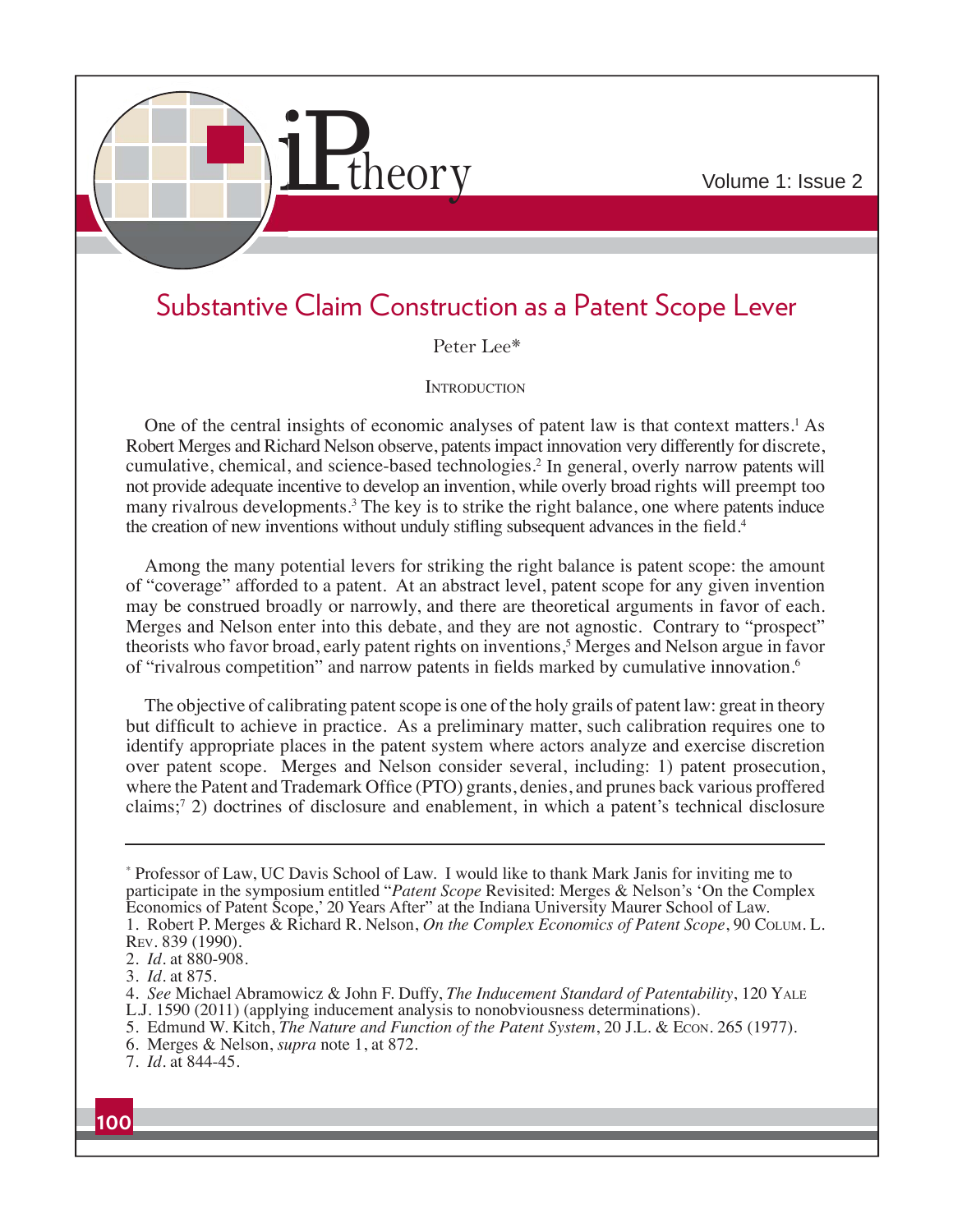may define and limit the scope of coverage;<sup>8</sup> 3) and the law of infringement, which can narrow or widen the effective scope of a patent.<sup>9</sup>

This Essay explores another mechanism for calibrating patent scope: claim construction. Claim construction is the process by which judges construe the meaning of terms in patent claims, and it often involves significant discretion. Recognizing the inherent indeterminacy of much claim construction, this Essay argues that policy considerations should guide this discretion in productive directions. Where traditional interpretative methodologies do not yield a clear answer, courts should consider the technological contributions of a patented invention and the competitive dynamics of a particular industry when construing claims. Accordingly, courts should construe claim terms broadly in light of significant contributions by a patent and narrowly where contributions are marginal or technological development in a particular field would benefit more substantively from rivalrous competition. In this fashion, "substantive" claim construction can serve as a lever for optimizing patent scope.<sup>10</sup>

This Essay proceeds in four Parts. Part I briefly surveys the law of claim construction, highlighting well-known deficiencies that the current proposal may ameliorate. Part II elaborates in greater detail the proposal for courts to utilize claim construction as a patent scope lever. By considering substantive and policy factors as claim construction "tiebreakers," courts can conscientiously construe claims broadly or narrowly so as to best promote technological progress. While this proposal seems radical, Part III argues that it finds support in two rather disparate places: the patent system's historical system of central claiming as well as the Supreme Court's recent rulings on patent law. Part IV explores the unique advantages of this proposal and responds to several prominent objections

#### I. THE CURRENT CLAIM CONSTRUCTION LANDSCAPE

Before proposing any change, it is useful to consider the current law and institutional framework of claim construction. By statute, all patents conclude with one or more claims, which are highly stylized sentences "particularly pointing out and distinctly claiming the subject matter which the applicant regards as his invention."<sup>11</sup> Claims define the "metes and bounds" of an invention, $12$  and claim construction—the process by which courts construe claim terms—often determines the outcome of infringement litigation.<sup>13</sup> As we will see, claim construction is not only very important, it is also highly controversial.

13. *See* Diamond v. Diehr, 450 U.S. 175, 205 (1981) (Stevens, J., dissenting); Kimberly A. Moore, *Are District Court Judges Equipped to Resolve Patent Cases*?, 15 HARV. J.L. & TECH. 1, 8 (2001).

<sup>8.</sup> *Id*. at 845-52.

<sup>9.</sup> *Id*. at 852-68.

<sup>10.</sup> *Cf.* Christopher A. Cotropia, *Patent Claim Interpretation Methodologies and Their Claim Scope Paradigms*, 47 Wm. & MARY. L. REV. 49, 58 (2005) (recognizing the use of claim construction as a vehicle for implementing patent policy).

<sup>11. 35</sup> U.S.C. § 112 (2006).

<sup>12.</sup> See In re Warmerdam, 33 F.3d 1354, 1360 (Fed. Cir. 1994).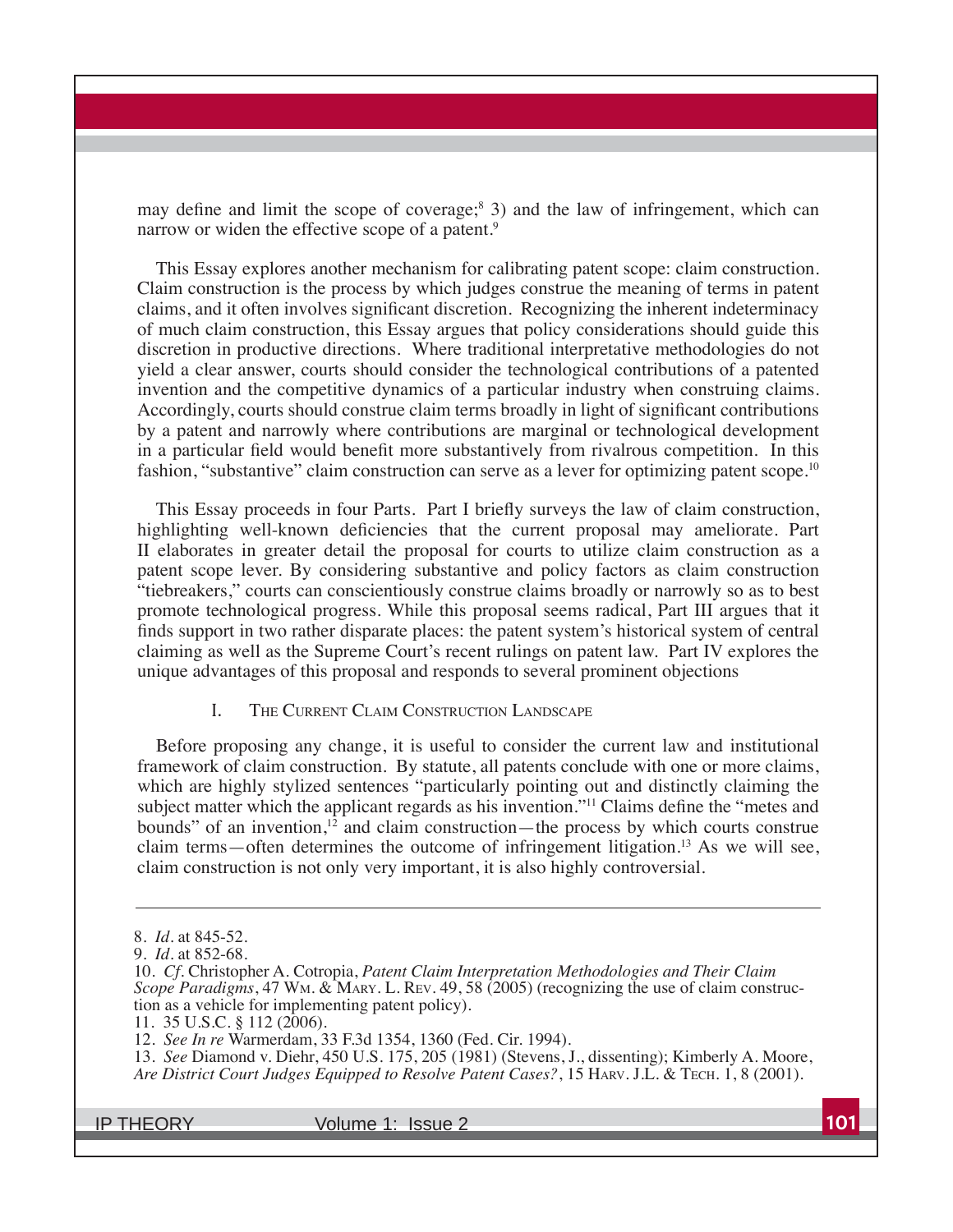While claim construction is essential to infringement analysis, it is inherently difficult to perform. The translation of a novel, nonobviousness invention to written claims is fraught with indeterminacy. As the Court of Claims, a precursor to the Federal Circuit, famously noted, the "conversion of machine to words allows for unintended idea gaps which cannot be satisfactorily filled."<sup>14</sup> The difficulty of claim construction underlies significant doctrinal controversy in this area, much of it centering on *who* should perform claim construction and *how* it should be performed. The following discussion explores the relevant doctrine in greater detail by examining three key decisions.

First, in *Markman v. Westview Instruments, Inc. (Markman I)*, the Federal Circuit held, and the Supreme Court affirmed, that judges rather than juries should perform claim construction.15 Second, in *Cybor Corp. v. FAS Technologies, Inc.*, the Federal Circuit held that claim construction is a pure question of law reviewed de novo on appeal.16 Finally, in *Phillips v. AWH Corp.*, the Federal Circuit established a general interpretative framework for claim construction.<sup>17</sup> Specifically, *Phillips* held that courts construing claims should place greater weight on "intrinsic evidence," which includes the literal wording of the claims themselves, the patent specification, and the prosecution history, rather than "extrinsic evidence," which includes information from outside sources, such as dictionaries, treatises, and expert testimony.

As each of these doctrines has generated significant commentary, I will only highlight a few salient points. On its face, *Markman*'s holding that judges rather than juries should perform claim construction seems quite sensible. While neither juries nor judges are technical experts, judges' specialized experience in construing documents likely renders them better situated to construe complex patent claims.<sup>18</sup> However, *Markman*'s assignment of claim construction to judges, and the establishment of separate *Markman* hearings to construe claims, had significant and unforeseen implications for patent suits. In particular, it helped formally separate claim construction from other issues in litigation, namely patent validity and infringement. Prior to *Markman*, fact finders commonly considered claim scope, patent validity, and infringement in an integrated, holistic fashion.<sup>19</sup> After *Markman*, this was no longer the case.

This compartmentalized emphasis on claim construction has helped harden a system of "peripheral claiming" wherein the words of a claim define the outer boundaries of a patentee's exclusive rights.20 Within peripheral claiming, "legal interpretation of words has taken the

20. *Id*. at 1751.

<sup>14.</sup> Autogiro Co. of America v. United States, 384 F.2d 391, 397 (Ct. Cl. 1967).

<sup>15. 52</sup> F.3d 967 (Fed. Cir. 1995) (in banc), aff'd Markman v. Westview Instruments, Inc. (Markman *II*), 517 U.S. 370 (1996).

<sup>16. 138</sup> F.3d 1448 (Fed. Cir. 1998) (in banc).

<sup>17. 415</sup> F.3d 1303 (Fed. Cir. 2005) (en banc).

<sup>18.</sup> *See* Peter Lee, *Patent Law and the Two Cultures*, 120 YALE L.J. 2, 30 n.149 (2010).

<sup>19.</sup> Dan L. Burk & Mark A. Lemley, *Fence Posts or Sign Posts? Rethinking Patent Claim Construction*, 157 U. PA. L. REV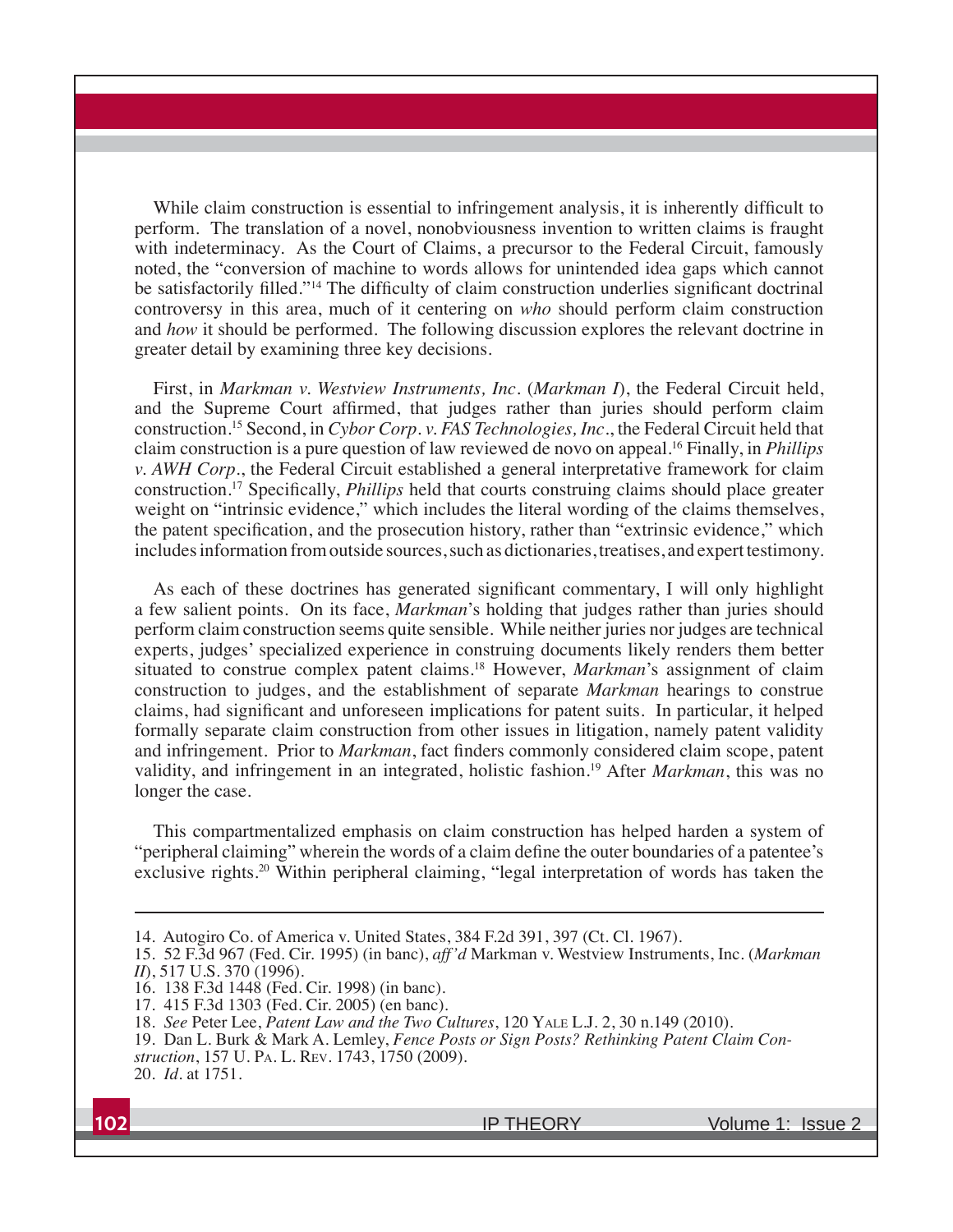place of definition of the proper scope of the invention itself."<sup>21</sup> This elevation of form over substance leaves little if any room for normative and policy considerations. Thus, in contrast to Merges and Nelson's objective of calibrating patent scope, "the result of this collateral process [of claim construction] bears only a coincidental relationship to the *ideal* scope of the patent claim."<sup>22</sup>

The Federal Circuit's de novo standard for reviewing claim construction, established in *Cybor*, has also proven highly controversial. In a number of concurrences and additional views issued in this *in banc* decision, several Federal Circuit judges argued for some degree of deference to trial courts.23 Among other considerations, district courts are closer to the technological facts of a patent dispute and may consult outside resources to aid in claim construction that are unavailable to judges of the Federal Circuit. Since *Cybor*, problems with the Federal Circuit's de novo standard of review have become well known. These include:

 $(1)$  a steadily high reversal rate;  $(2)$  a lack of predictability about appellate outcomes  $\dots$ ; (3) loss of the comparative advantage often enjoyed by the district judges  $\dots$ ; and (4) inundation of [the Federal Circuit] with the minutia of construing numerous disputed claim terms in . . . nearly every patent case.<sup>24</sup>

Empirical evidence supports the first of these concerns. A study conducted eight years after *Markman* found a 34.5% reversal rate of district court claim constructions at the Federal Circuit, $25$  which is substantially higher than its rate of reversing district court rulings in general.26

*Phillips* and its literalist approach to claim construction have also been widely criticized. Commenting on earlier cases that ultimately culminated in *Phillips,* Craig Allen Nard has

<sup>21.</sup> *Id*. at 1762.

<sup>22.</sup> *Id.* (emphasis added). Compounding this effect, *Markman* helped diminish the importance of the doctrine of equivalents, a historically valuable lever for calibrating patent scope. Application of this doctrine has decreased significantly as courts increasingly determine infringement based on the literal text of claims that they (through *Markman* hearings) have exerted so much effort to construe.<br>See John R. Allison & Mark A. Lemley, *The (Unnoticed) Demise of the Doctrine of Equivalents*, 59 STAN. L. REV. 955, 958 (2007); John R. Thomas, *Claim Re-Construction: The Doctrine of Equivalents in the Post-*Markman *Era*, 9 LEWIS & CLARK L. REV.

<sup>23.</sup> *See, e.g.*, Cybor Corp. v. FAS Techs., Inc., 138 F.3d 1448, 1462 (Fed. Cir. 1998) (in banc) (Plager, J., concurring);  $id$ . at 1463 (Bryson, J., concurring);  $id$ . at 1465-66 (Mayer, J., concurring) in the judgment); *id.* at 1474-75 (Rader, J., concurring in part and dissenting in part); *id.* at 1480-81 (Newman, J., providing additional views).

<sup>24.</sup> Amgen Inc. v. Hoechst Marion Roussel, Inc., 469 F.3d 1039, 1040 (Fed. Cir. 2006) (Michel,

C.J., dissenting from the denial of the petition for rehearing en banc).

<sup>25.</sup> Kimberly A. Moore, Markman *Eight Years Later: Is Claim Construction More Predictable?*, 9 LEWIS & CLARK L. REV. 231, 239 (2005).

<sup>26.</sup> Burk & Lemley, *supra* note 19, at 1751-52.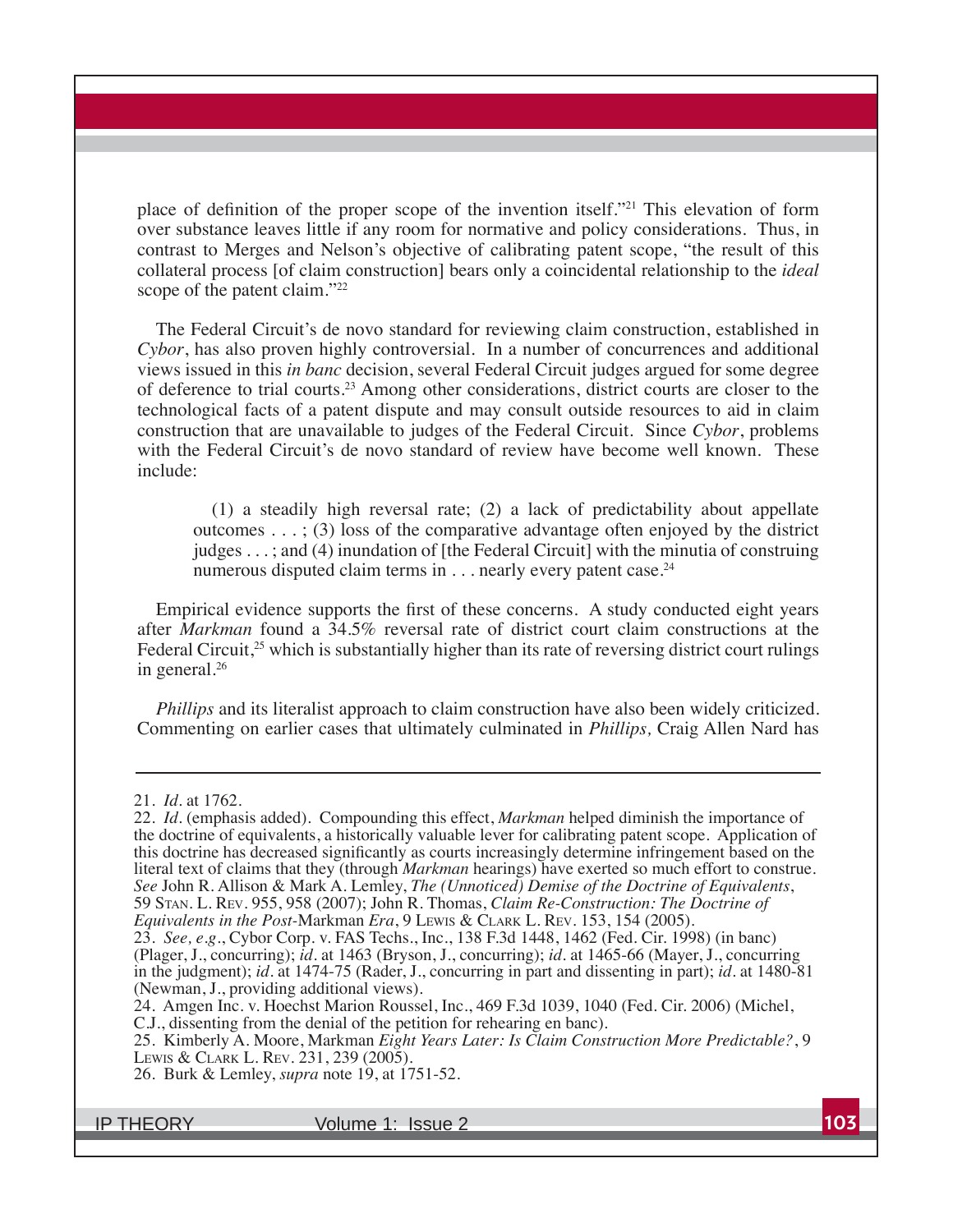characterized this inward-looking claim construction methodology as "hypertextualist."<sup>27</sup> These days, entire claim construction disputes revolve around the meaning of words such as "a."28 Such a textualist, inward-looking approach to claim construction deprioritizes contextual factors such as expert testimony and industry dynamics that speak to an invention's substantive technological contribution. This literalist claim construction methodology, moreover, cannot even assert the virtues of certainty and predictability. Claim construction after *Phillips* is still marred by high reversal rates and significant internal dissent among judges of the Federal Circuit.<sup>29</sup>

As a general matter, the current framework for claim construction simply "isn't working."30 Perhaps most importantly, it undermines certainty in two ways. First, claim construction remains highly indeterminate. Claims have become highly technical and formal, and drafting and reading claims has become an art in its own right with its own particular conventions. Indeed, as John Golden observes, it is unlikely that an ordinary technical artisan, unversed in these conventions, can glean much of anything from patent claims.<sup>31</sup> Second, even after a district court has issued a claim construction ruling, the Federal Circuit's de novo standard of review extends this uncertainty deep into the latter stages of patent litigation. The district court's claim construction is but an opening gambit that has a good chance of being reversed on appeal.<sup>32</sup>

In addition to these general critiques, the current claim construction framework is particularly ill-suited for calibrating patent scope. Claim construction has become an exercise in parsing words rather than ascertaining the substance and significance of a patented invention.33 The current system thus cannot operationalize the insight that optimizing claim scope requires a thorough understanding of an invention, its technical contributions, and its surrounding technological landscape. More specifically, *Phillips*' literalist claim construction methodology is highly antithetical to context. For example, the fact that an industry (such as information technology) advances rapidly with rivalrous competition might auger in favor of construing patents narrowly. However, under the *Phillips* rubric, such extrinsic information has little if any place in construing claims.

30. Burk & Lemley, *supra* note 19, at 1744.

<sup>27.</sup> Craig Allen Nard, *A Theory of Claim Interpretation*, 14 HARV. J.L. & TECH.

<sup>28.</sup> N. Am. Vaccine, Inc. v. Am. Cyanamid Co., 7 F.3d 1571, 1581 (Fed. Cir. 1993); see Burk & Lemley, *supra* note 19, at 1753.

<sup>29.</sup> *See* Michael Saunders, *A Survey of Post-*Phillips *Claim Construction Cases*, 22 BERKELEY TECH. L.J. 215, 236 (2007) (finding a claim construction reversal rate of 39.5% after *Phillips*, a figure that is somewhat inflated as it excludes Rule 36 affirmances); R. Polk Wagner & Lee Petherbridge, Did *Phillips* Change Anything? Empirical Analysis of the Federal Circuit's Claim Construction Jurisprudence 24 (Mar. 2009) (unpublished manuscript), *available at* http://www.law.yale.edu/documents/ pdf/Intellectual Life/Polk Wagner.pdf (showing that the rate of dissents and concurrences in claim construction appeals at the Federal Circuit increased after *Phillips*).

<sup>31.</sup> John M. Golden, *Construing Patent Claims According to their "Interpretive Community": A Call for an Attorney-Plus-Artisan Perspective*, 21 HARV. J.L. & TECH. 321, 339-40 (2008). 32. Burk & Lemley, *supra* note 19, at 1751.

<sup>33.</sup> *Id*. at 1745.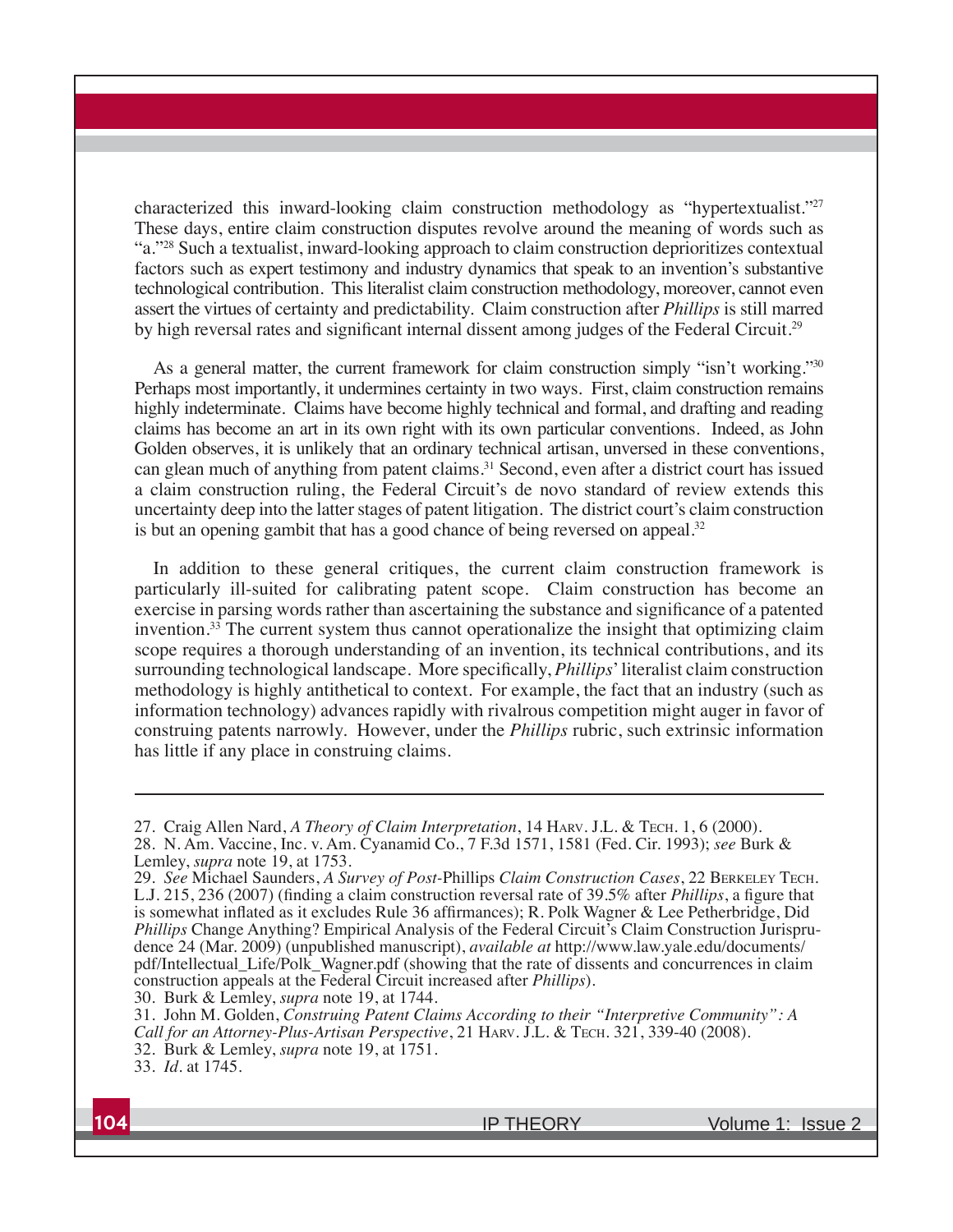#### II. THE PROPOSAL: SUBSTANTIVE CLAIM CONSTRUCTION AS A PATENT SCOPE LEVER

To address these limitations, this Essay proposes reforming claim construction so that it can better serve as a lever for calibrating patent scope. This proposal would render patent scope more sensitive to economic and industrial context as well as address several lingering deficiencies of the current claim construction regime. In short, I propose a more substantive, holistic approach to claim construction in which courts augment their *Phillips* analysis by considering a patented invention's technological contribution, attributes of the allegedly infringing device, and the competitive landscape in which these technologies operate. Where the *Phillips* methodology does not yield a clear interpretation, I suggest that policy considerations aimed at promoting technological progress should inform claim construction. Thus, depending on context, courts should construe terms broadly based on an invention's considerable technological merit and the need to maintain strong incentives to invent<sup>34</sup> or narrowly to facilitate competitive developments in a particular field.

This new approach could arise in several ways. Most ambitiously, Congress could amend the Patent Act to clarify that courts should consider an invention's technological merit, the accused device, and the competitive dynamics of a particular field when construing claims. Because legislative action is unlikely,<sup>35</sup> however, such reform is more likely to arise from the Federal Circuit or Supreme Court. Indeed, in some ways, this proposal simply rehabilitates and adapts two judge-made doctrines that have historically influenced patent scope: 1) the "pioneer inventions" doctrine whereby foundational advances of high social value receive broader construction<sup>36</sup> and 2) the principle that public notice concerns weigh in favor of construing claims narrowly where both broad and narrow interpretations are equally plausible.<sup>37</sup> Whatever the mechanisms used, this proposal would shift attention away from the literal text of patent claims and more toward a substantive appraisal of a patent's technological contribution.38

<sup>34.</sup> Of course, it may seem odd to shore up ex ante incentives to invent with ex post claim constructions. However, this limitation would be eliminated over time as courts developed a track history of construing pioneering inventions broadly, thus establishing ex ante expectations of broad coverage.

<sup>35.</sup> Congress is beset by interest group politics that may discourage such a proposal. *Cf*. Rochelle Dreyfuss, *Pathological Patenting: The PTO as Cause or Cure*, 104 MICH. L. REV. 1559, 1571  $(2006).$ 

<sup>36.</sup> *See* Michael J. Meurer & Craig Allen Nard, *Exchange: The Doctrine of Equivalents*, 93 GEO. L.J. 1947, 2002-03 (2005). Similarly, pioneer status may also justify broader application of the doctrine of equivalents. *See* Graver Tank & Mfg. Co. v. Linde Air Products Co., 339 U.S. 605, 608 (1950); Mark A. Lemley, *The Economics of Improvement in Intellectual Property Law*, 75 Tex. L. REV. 989, 1072-73 (1997).

<sup>37.</sup> *See* Athletic Alternatives, Inc. v. Prince Mfg., Inc., 73 F.3d 1573, 1581 (Fed. Cir. 1996). 38. As such, there are clear parallels between this proposal and the European practice of "purposive" claim interpretation, which is neither extremely literalist nor completely divorced from patent text. *See* ROBERT PATRICK MERGES & JOHN FITZGERALD DUFFY, PATENT LAW AND POLICY: CASES AND MATERIALS 826-29 (4th ed. 2007).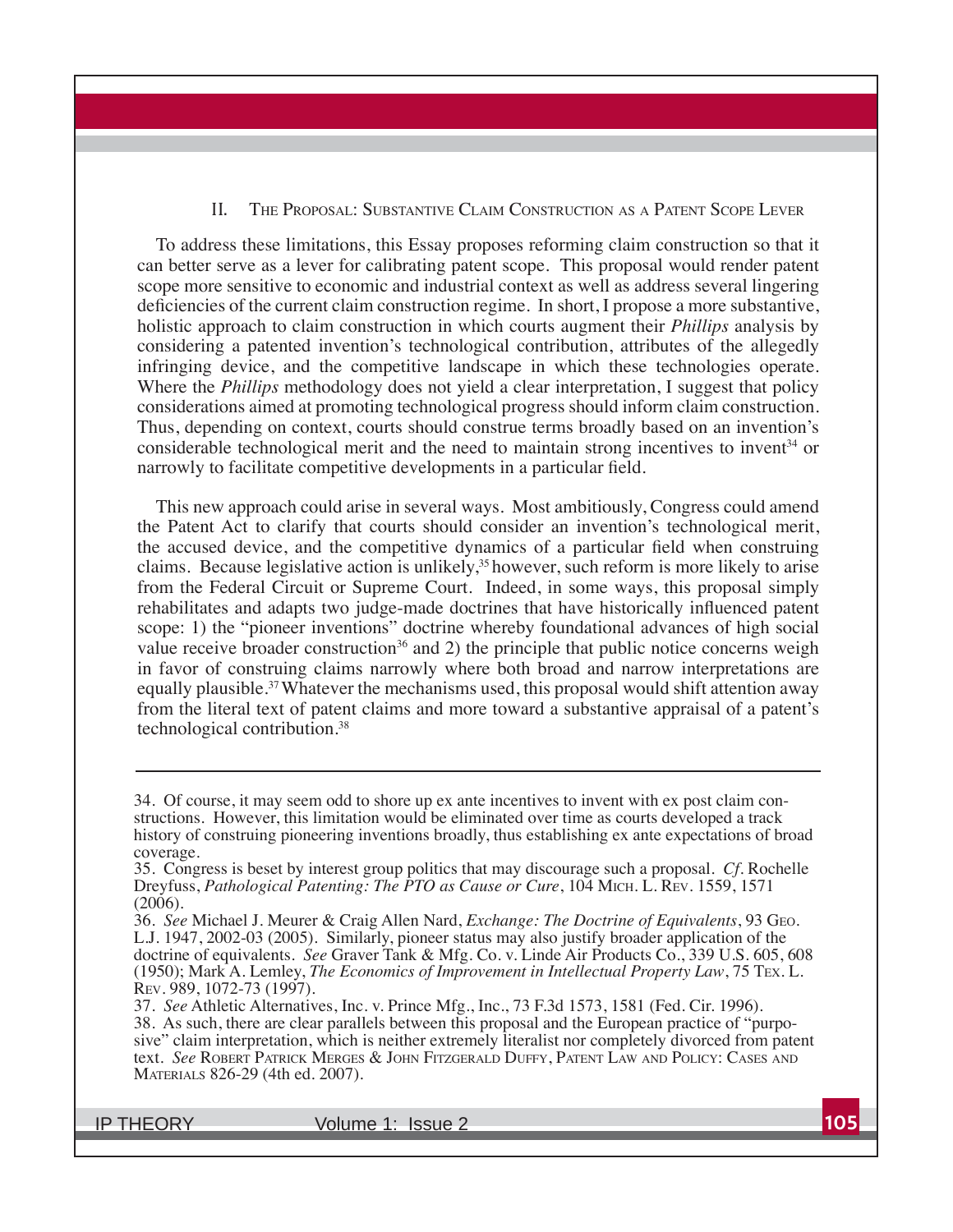To illustrate this new approach, consider a pre-*Phillips* claim construction dispute, *Wang Laboratories, Inc. v. America Online, Inc*. 39 In this case, Wang sued America Online for infringing its patent on an online information display system. A crucial issue was whether the term "frame" in Wang's patent claims encompassed only "character-based" display protocols, or if it also covered "bit-mapped" display protocols, both of which existed at the time of invention.40 Patentee Wang favored the broader construction while defendant America Online, whose system used a bit-mapped protocol, argued that "frame" was limited to character-mapped protocols. Drawing from the specification and prosecution history, the Federal Circuit held that a "frame" only referred to a character-mapped system.<sup>41</sup> However, the court integrated its analysis with references to extrinsic evidence, notably inventor testimony that "Wang had not been able to implement a bit-mapped protocol in the claimed system."42

While *Phillips* would downplay the importance of such extrinsic evidence, I argue that it should have greater probative weight for several reasons. First, it provides a more accurate depiction of the technological scope of the patented invention. Wang's awareness of and inability to practice a bit-mapped protocol suggests that its patent should be appropriately cabined. While intrinsic evidence is likely to describe what an invention *is*, it is not likely to describe what it *is not* (other than for purposes of distinguishing prior art). Evidence of what an invention *is not* can be crucial to demarcating its appropriate boundaries. Second, this evidence highlights the clarifying role of the *allegedly infringing device* in construing patent claims.43 By providing a concrete basis for comparison, the accused device can focus and clarify claim construction.<sup>44</sup>

This proposal for a more substantive approach to claim construction would both effectuate and necessitate several reforms to the current legal framework. Most fundamentally, it would encourage a more holistic approach to claim interpretation, integrating claim construction with considerations of validity and infringement. Additionally, it would increase reliance on extrinsic evidence, including a wider universe of extrinsic evidence than contemplated in the *Phillips* framework. Within that framework, extrinsic evidence, such as dictionaries,

<sup>39. 197</sup> F.3d 1377, 1381-83 (Fed. Cir. 1999). While decided before *Phillips*, *Wang* nevertheless exhibits a claim construction methodology focused on intrinsic evidence, especially the specification. *See* Cotropia, *supra* note 10, at 107-08.

<sup>40. 197</sup> F.3d at 1380. In character-based display protocols, the screen is divided into a grid, and the system places a character in each cell of the grid. In bit-mapped display protocols, the system encodes an image with reference to the individual pixels of a monitor. *Id*. 41. *Id*. at 1382.

<sup>42.</sup> *Id*. 43. Recent Federal Circuit doctrine has begun to capture this insight. *Compare* SRI Int'l v. Matsushita Elec. Corp. of Am. 775 F.2d 1107,  $11\overline{18}$  (Fed. Cir. 1985) (in banc) (disavowing considerations of accused products in claim construction), *with* Jang v. Bos. Scientific Corp., 532 F.3d 1330, 1337-38 (Fed. Cir. 2008) (requiring evidence of accused products in claim construction).

<sup>44.</sup> On a related note, the alleged infringer, who has strong incentives to distinguish her product from the patented invention, is a valuable source of extrinsic information relevant to claim construction. Thomas, *supra* note 22, at 167-68.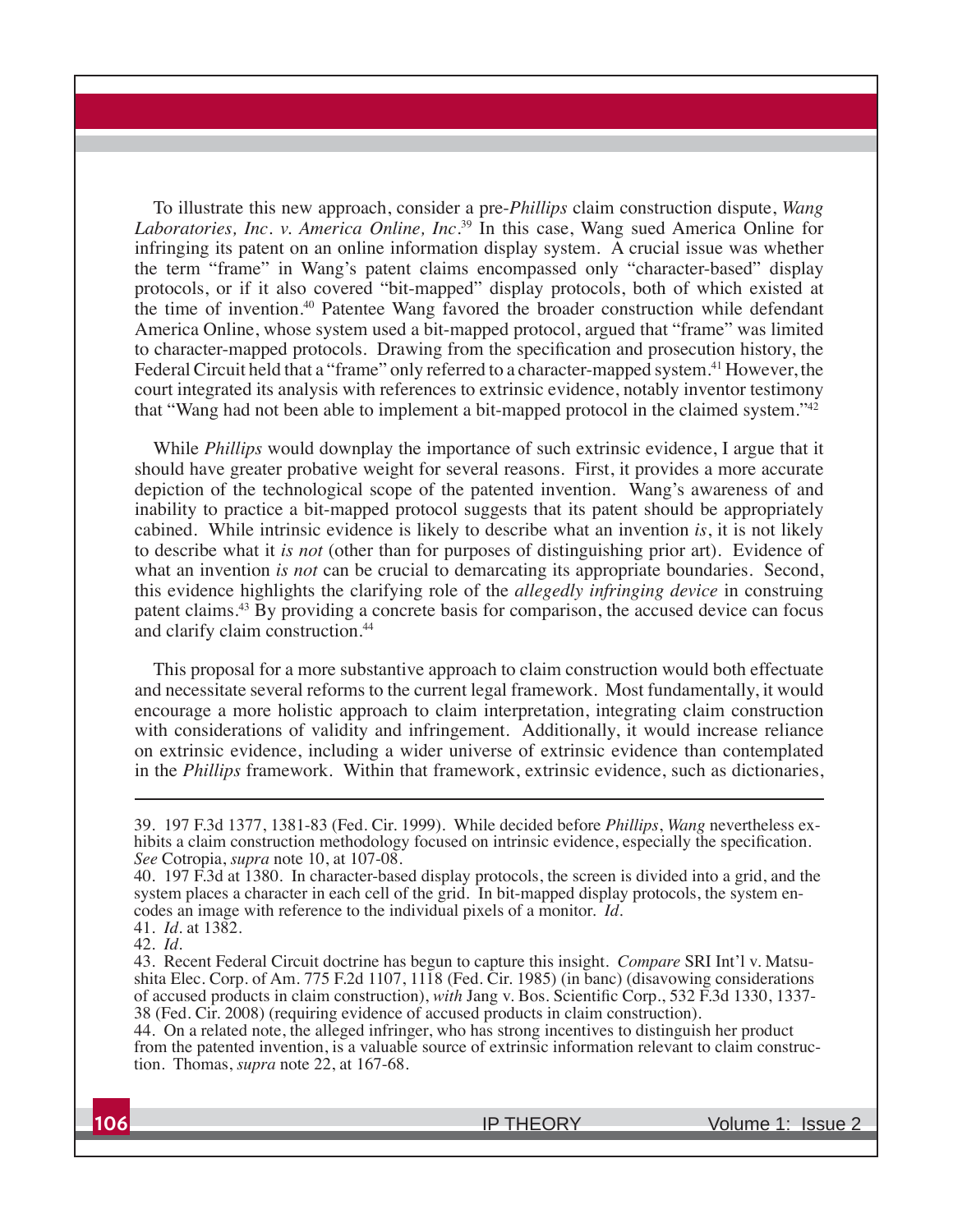scientific treatises, and expert testimony, is generally directed to the patent at issue. My proposal would allow judges to also consider extrinsic evidence directed to exogenous subject matter, such as the accused product or the competitive dynamics of a particular field.

Emphasizing extrinsic evidence and policy considerations also suggests a more deferential standard of review for claim constructions on appeal. The Federal Circuit justified de novo review of district court claim construction based on the characterization (some would say mischaracterization) of claim construction as a pure question of law. This proposal, however, explicitly recognizes the factual nature of claim construction, thus lending itself to more deferential review. While the "clear error" standard for pure factual questions may be inappropriate, an intermediate standard of review for mixed questions of law and fact may strike the right balance. Additionally, to the extent that equitable and policy considerations inform a district court's claim construction, the relatively deferential "abuse of discretion" standard for review may be appropriate. Alternatively, a hybrid standard may emerge in which the Federal Circuit reviews policy determinations de novo while reviewing the underlying facts informing such determinations for clear error.<sup>45</sup> Whatever the precise standard, greater deference would help ameliorate the lingering uncertainty that currently taints district court claim constructions on appeal.46

While this proposal appears radical at first glance, properly understood it is quite modest. First, this proposal is intended merely as a "tiebreaker" where traditional claim construction methodology does not provide a clear answer. This approach does not displace the *Phillips* framework; it merely supplements it. As such, it would apply with greater or lesser force to different technological areas. For example, while chemistry and biotechnology inventions lend themselves to accurate representation in words, construing claim terms for machines and software may leave more room for interpretation.<sup>47</sup>

Second, this proposal merely makes explicit what courts are probably doing anyway. As seen in *Wang Laboratories*, courts are likely to consider the accused product when construing patent claims. After all, claim construction is but a predicate step in an overarching process of determining infringement. This proposal also parallels judicial intuition to the extent that an invention that has made a larger technological contribution should be entitled to a broader

47. Thomas, *supra* note 22, at 162.

<sup>45.</sup> Along these lines, the Federal Circuit could play a salutary role by reviewing policy determinations and providing high-level guidance to district courts. Given its vast exposure to patent litigation, the Federal Circuit is well-positioned to identify industry-specific dynamics that affect technological progress. For example, in the nonobviousness context, the Federal Circuit has indicated that biotechnology is an "unpredictable art" while computer science is more "predictable." *See* Dan L. Burk & Mark A. Lemley, *Is Patent Law Technology-Specific?*, 17 BERKELEY TECH. L.J. 1155,  $1157 (2002)$ . In similar fashion, the Federal Circuit may be well-suited to identify particular industries where rivalrous competition and narrow patents are most conducive to innovation. 46. *Cf*. Craig Allen Nard, *Process Considerations in the age of* Markman *and Mantras*, 2001 U. ILL. L. REV. 355, 369.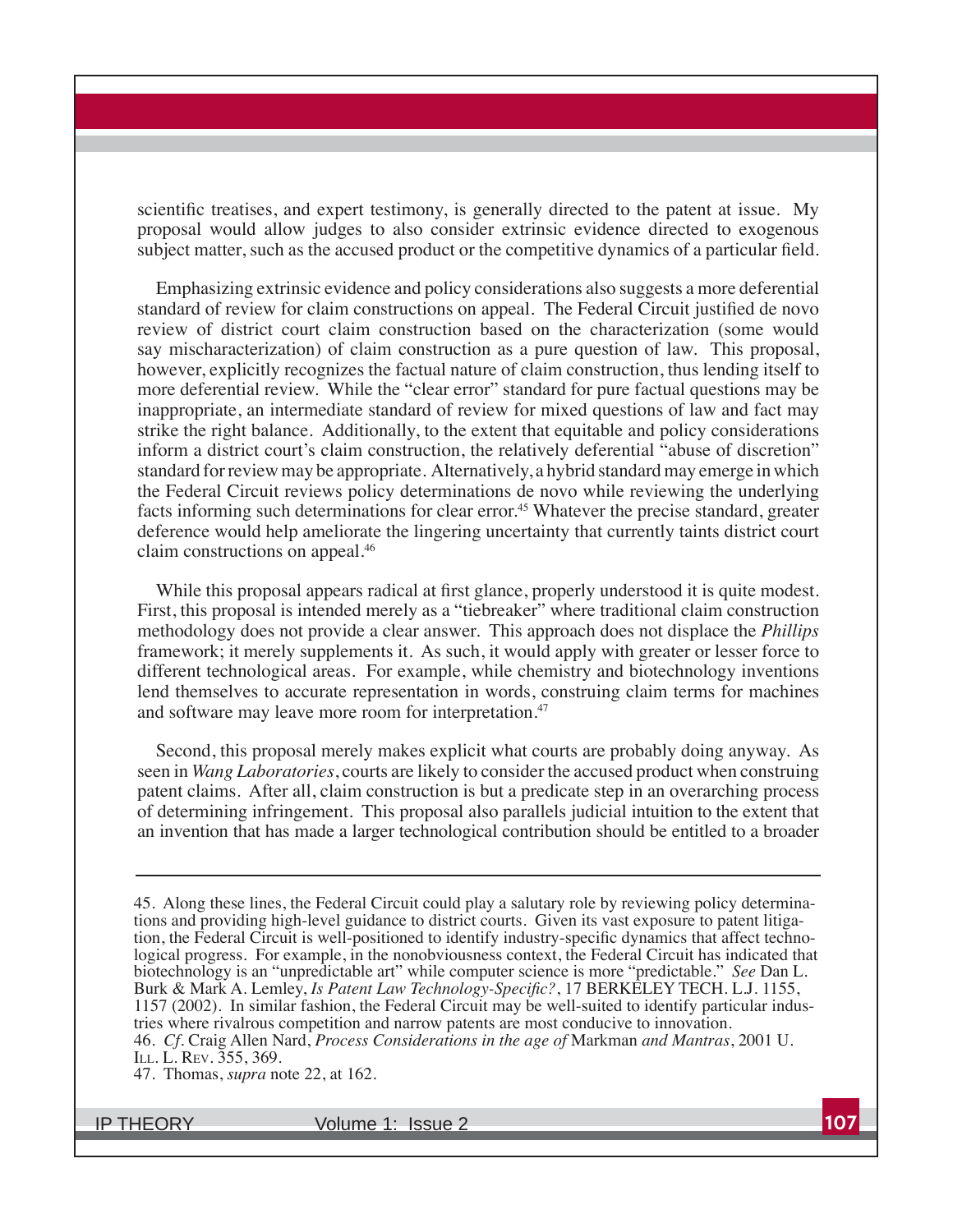construction, a principle that informs the historical doctrine of pioneer patents.48 The following Part draws upon both historical practice and recent developments in patent law to further underscore the plausibility and desirability of utilizing claim construction as a scope lever.

#### III. HISTORICAL AND CONTEMPORARY GUIDANCE

As one theme of this Essay is context, it is useful to situate the proposal advanced here within a historical and contemporary landscape. This Part argues that the current proposal for substantive claim construction finds conceptual and doctrinal support in both the patent system's historical use of central claiming as well as the Supreme Court's recent rulings on patent law.

#### A. Central Claiming

A stute observers of patent law will recognize that substantive claim construction reflects many of the principles of central claiming. As noted, modern U.S. patent law generally utilizes a peripheral claiming system in which patent claims define the outer limits of an inventor's exclusive rights.<sup>49</sup> However, throughout much of its history, the United States utilized a central claiming system that operated very differently. In such a system, the patentee typically describes one or more representative embodiments of an invention that demonstrate its central technological core or essence. Patentees then enjoy a zone of exclusivity that extends as a penumbra around that core. Thus claims (or, prior to claims, a patent's written description) define the "central" core of the patent right rather than mark its periphery.

Central claiming is indelibly linked to a more holistic, substantive approach to patent construction.50 Within such a system, "courts determine how much protection the patent is entitled to by looking at the prior art that cabins the invention, how important the patentee's invention was, and how different the accused device is."<sup>51</sup> This holistic approach encouraged substantive engagement with inventions and their technical merit and eschewed a legalistic focus on patent text. According to John Golden, "The protracted historical mixing of patent construction questions with those of validity, merit, and equivalence provided fertile ground for assertions that a technologycentered, rather than a law-centered, perspective should govern determinations of claim scope."52

Thus up until recent times, courts commonly integrated claim scope inquiries with evaluations of a patent's validity, technological merit, and social worth.<sup>53</sup> As Golden notes,

50. I use the term "patent construction" to emphasize the integrated, holistic nature of this analysis that goes beyond simply parsing the words of patent claims.

<sup>48.</sup> *See supra* note 36.

<sup>49.</sup> *See* Craig Allen Nard, *Legal Forms and the Common Law of Patents,* 90 B.U. L. REV. 51, 70-71  $(2010)$ . One exception to this regime of peripheral claiming is the doctrine of equivalents, which expands a patentee's zone of exclusive rights beyond the literal scope of her claims.

<sup>51.</sup> Burk & Lemley, *supra* note 19, at 1746.

<sup>52.</sup> Golden, *supra* note 31, at 362.

<sup>53.</sup> *Id*. at 352.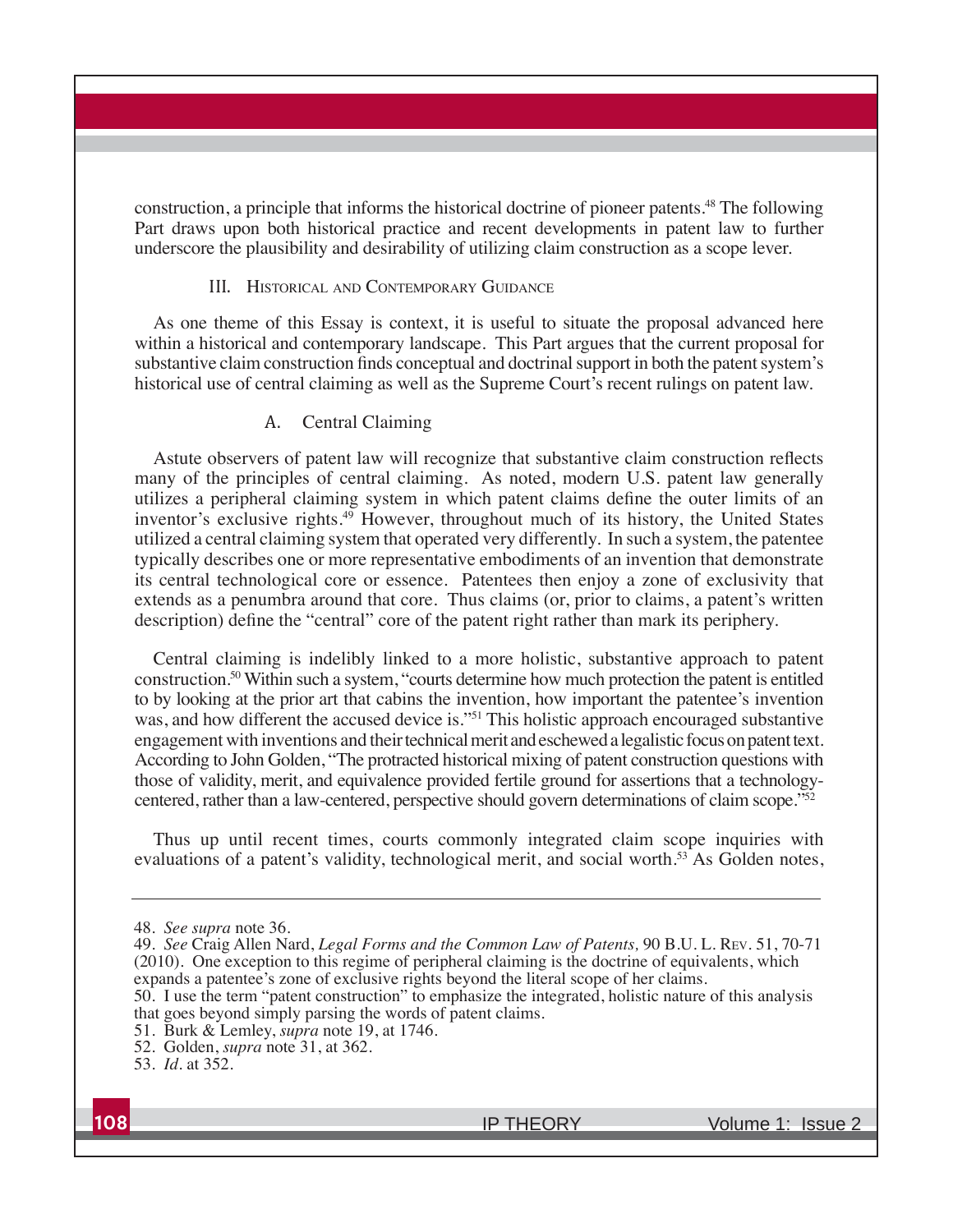this practice persisted deep into the twentieth century, well after congressional enactments in 1836<sup>54</sup> and 1870<sup>55</sup> initiated the transition to peripheral claiming.<sup>56</sup> The well-known Supreme Court case of *Eibel Process Co. v. Minnesota & Ontario Paper Co.*<sup>57</sup> offers a particularly cogent example of this more holistic approach to patent construction. There, the Court stated:

In administering the patent law, the court first looks into the art, to find what the real merit of the alleged discovery or invention is, and whether it has advanced the art substantially. If it has done so, then the court is liberal in its construction of the patent, to secure to the inventor the reward he deserves. If what he has done works only a slight step forward . . . then his patent, if sustained, will be given a narrow scope, and infringement will be found only in approximate copies of the new device.<sup>58</sup>

Similarly, in *Cole v. Malleable Iron Fittings Co.*, Judge Learned Hand rejected a literalist approach to patent scope by observing that "the interpretation of patent claims depends more upon the advance made by the inventor than upon the words used."<sup>59</sup> And as recently as 1966, the Supreme Court integrated questions of technological merit and patent validity when construing the claims of a patented battery in *United States v. Adams*. 60 Placed in historical context, the current approach to claim construction, marked by isolation from other infringement inquires and hypertextualism, represents a break from longstanding practice.<sup>61</sup>

However, while extolling the virtues of central claiming, it is important to distinguish my proposal from past practice. Rather than advocate a return to central claiming, I frame my proposal as an intermediate approach that is situated within the modern system of peripheral claiming. While central claiming and concomitant claim construction methodologies offer valuable flexibility, they may lack determinacy and fail to provide clear public notice of the boundaries of a patentee's exclusive rights. There is value to be gained from the concreteness of peripheral claiming (although, as I explore further below, the modern system provides less concreteness than promised). Along these lines, where modern claim construction provides a clear definition of a claim term, the justification for more holistic, policy-oriented claim construction loses force. However, where this is not the case and courts must exercise discretion, historical practices of holistic patent construction may prove instructive.

<sup>54.</sup> Patent Act of July 4, 1836, ch. 357, 4 Stat. 117 (repealed 1952).

<sup>55.</sup> Patent Act of 1870, ch. 230, 16 Stat. 198 (1870).

<sup>56.</sup> *See* Golden, *supra* note 31, at 349, 353-56.

<sup>57. 261</sup> U.S. 45 (1923).

<sup>58.</sup> *Id.* at 63.

<sup>59. 70</sup> F.2d 686, 687 (2d Cir. 1934).

<sup>86</sup>*see* Golden, *supra* note 31, at 355.

<sup>61.</sup> Golden, *supra* note 31, at 359 ("Until recently, courts and commentators did not consistently distinguish between determination of claims' literal scope—a process today characterized as 'claim construction'—and determination of a claimed invention's equivalents, a process currently characterized as part of the infringement inquiry.").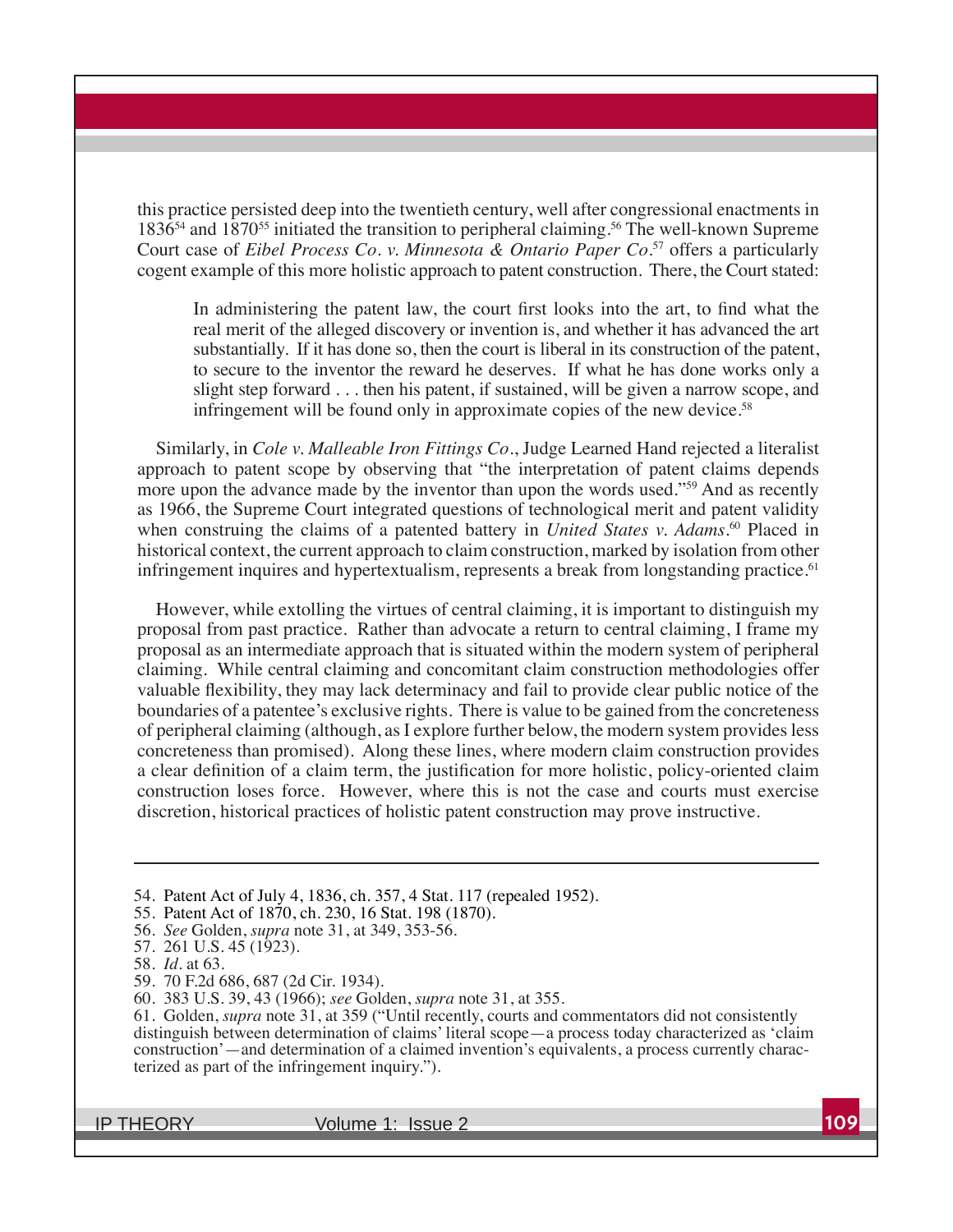#### B. The Supreme Court's Holistic Turn

This proposal for substantive claim construction finds support not only in history, but also in recent patent decisions by the Supreme Court. At a broad level, a potential objection to the proposal herein advanced is that factually-intensive claim construction may create uncertainty and leave too much discretion to district court judges. However, in its recent patent jurisprudence, the Supreme Court has consistently favored holistic standards over formalistic rules, thus creating a doctrinal climate conducive to substantive claim construction.

As I have described elsewhere, the Supreme Court's recent re-entry into patent law has been accompanied by a notable methodological shift.<sup>62</sup> Whereas Federal Circuit patent doctrine has long been characterized as formalistic,<sup>63</sup> the Supreme Court's recent patent decisions have had a decidedly holistic character. In doctrinal areas as diverse as prosecution history estoppel, nonobviousness, and remedies, the Supreme Court has eschewed bright-line rules in favor of multifactored standards and broad judicial engagement with technological facts.<sup>64</sup> This "holistic turn," provides conceptual support for the substantive approach to claim construction proposed here.

Consider, for example, the Supreme Court's recent pronouncements on nonobviousness. Historically, the Federal Circuit applied a formalistic test for nonobviousness that heavily emphasized the presence or absence of some "teaching, suggestion, or motivation" to create the patented invention at issue.<sup>65</sup> The presence of such a factor weighed heavily toward a finding of obviousness, while the absence of such a factor weighed heavily toward nonobviousness. In *KSR International Co. v. Teleflex Inc.*, the Supreme Court repudiated the Federal Circuit's formalistic application of the "TSM" test.<sup>66</sup> In its place, the Court emphasized the "functional," "expansive and flexible approach" to nonobviousness arising from prior precedents.<sup>67</sup> Rather than rely on "precise teachings" from the prior art, courts should consider a larger universe of more amorphous factors, such as industry dynamics and market demand, in determining nonobviousness. *KSR* thus repudiates formalistic, inward-looking inquiries in favor of holistic standards featuring greater factual analysis and judicial discretion.<sup>68</sup>

<sup>62.</sup> Lee, *supra* note 18.

<sup>63.</sup> *See generally* Lee, *supra* note 18, at 20-41; John R. Thomas, *Formalism at the Federal Circuit*, 52 Am. U.L. REV. 771 (2003).

<sup>64.</sup> Lee, *supra* note 18, at 42-60.

<sup>65.</sup> *See, e.g., In re* Dembiczak, 175 F.3d 994 (Fed. Cir. 1999). The so-called TSM test has been the subject of voluminous academic commentary. *See, e.g.*, Lee Petherbridge & R. Polk Wagner, *The Federal Circuit and Patentability: An Empirical Assessment of the Law of Obviousness*, 85 TEX. L. REV. 2051, 2098 (2007); R. Polk Wagner & Katherine J. Strandburg, Debate, *The Obviousness Requirement in Patent Law*, 155 U. PA. L. REV. PENNUMBRA 96, 98 (2006), http://www.pennumbra. com/debates/pdfs/Wagner\_Strandburg\_Debate.pdf.

<sup>66. 550</sup> U.S. 398 (2007).

<sup>67.</sup> *Id.* at 415 (citing Graham v. John Deere Co., 383 U.S. 1, 12 (1966); Hotchkiss v. Greenwood, 52 U.S. 248 (1850)).

<sup>68.</sup> *See* Lee, *supra* note 18, at 51-56.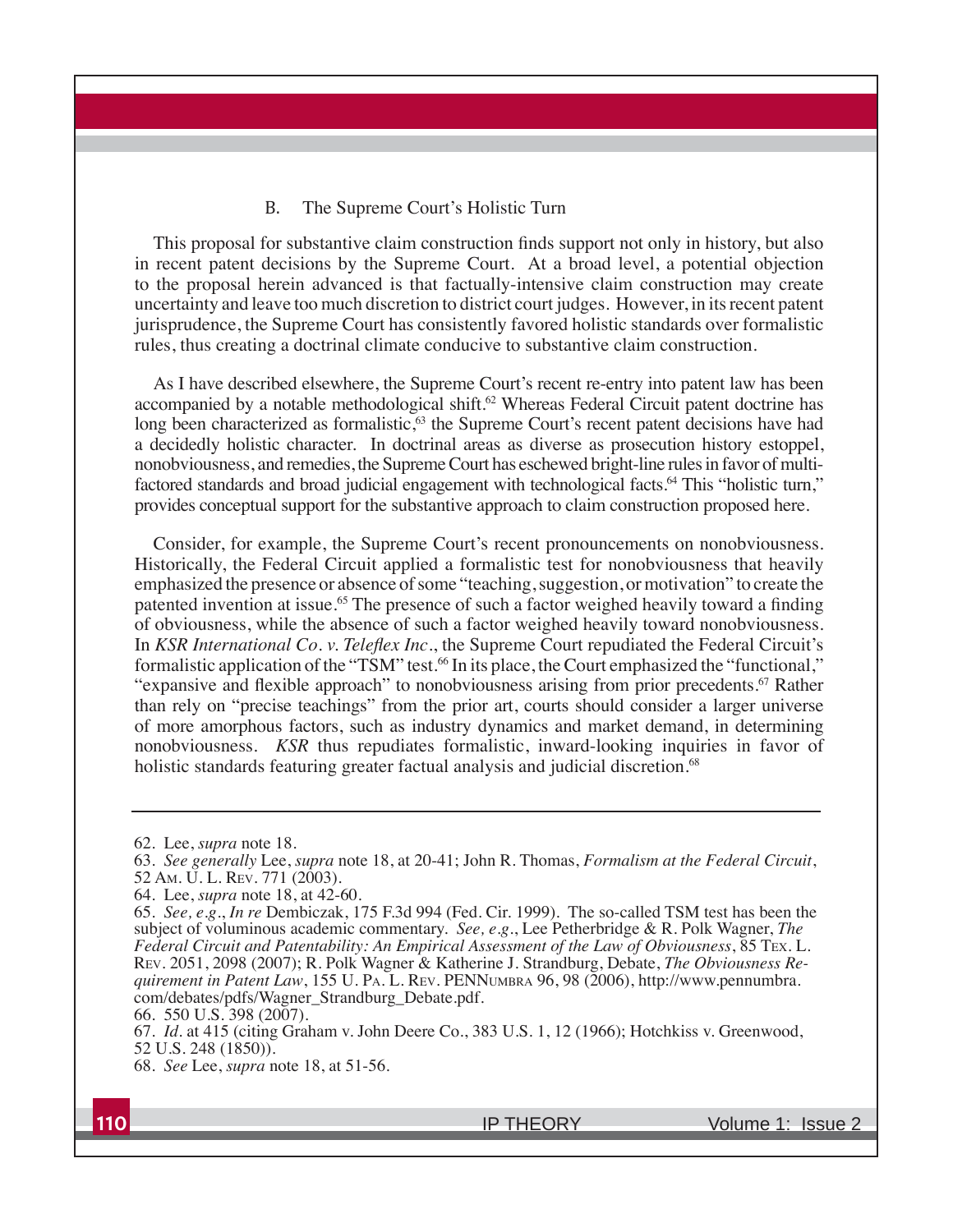This "holistic turn" resonates well with the current proposal to inject greater factual and policy considerations into claim construction. The Supreme Court has consistently rejected literalist, formalistic reasoning in favor of contextual inquiries. There is a concern, of course, that these inquiries will raise the information costs of adjudication and overwhelm generalist judges lacking technical expertise.<sup>69</sup> Nevertheless, the Court has implicitly concluded that achieving accurate outcomes in patent litigation often requires courts to grapple more deeply with technological facts and context.<sup>70</sup> Turning to the proposal at hand, with appropriate guidance, $7<sup>1</sup>$  there is reason to believe that district courts can effectively perform substantive claim construction,72 considering not only the *Phillips* framework but also additional contextual factors when interpreting claims.

#### IV. ADVANTAGES, OBJECTIONS, AND RESPONSES

This proposal for substantive claim construction confers several advantages. First and foremost, it begins to realize the "holy grail" of calibrating patent scope to maintain incentives to invent without unduly burdening sequential developments in a field. The United States employs a "unitary" patent system that, at least nominally, applies the same standards of patentability and confers the same bundle of rights to all inventions.<sup>73</sup> However, there is much wisdom to tailoring patent law to particular inventions and industries.<sup>74</sup> The current proposal allows courts to operationalize the economic insight that context should help determine the breadth or narrowness of particular patents.

This proposal would transform claim construction from a literalist exercise in parsing words to a substantive examination of a patented invention. In doing so, it would focus attention on "the issues that really matter in deciding patent scope—the importance of the invention in the industry, the nature of the technology, how this invention relates to others in producing marketable products, and the relationship between the patentee's invention and the accused device."75

In addition, the present proposal would ameliorate several longstanding defects of the current claim construction regime. This proposal pushes back against the artificial segregation of claim construction from validity and infringement inquiries. More substantively, it would

<sup>69.</sup> *Id*. at 62-63.

<sup>70.</sup> *Id*. at 46.

<sup>71.</sup> *See id*. at 62-75.

<sup>72.</sup> As noted, the Federal Circuit can help guide such claim construction by developing case law that is attentive to the varying competitive dynamics of different technological fields. See supra note 45.

<sup>73.</sup> While the patent system is unitary on its face, doctrinal differences (and a few statutory exceptions) mean that, in practice, the patent system can apply very differently to different fields of technology. *See generally* Burk & Lemley, *supra* note 45.

<sup>74.</sup> *See generally* DAN L. BURK & MARK A. LEMLEY, THE PATENT CRISIS AND HOW THE COURTS CAN SOLVE IT (2009).

<sup>75.</sup> Dan L. Burk & Mark A. Lemley, *Quantum Patent Mechanics*, 9 LEWIS & CLARK L. REV. 29, 54  $(2005).$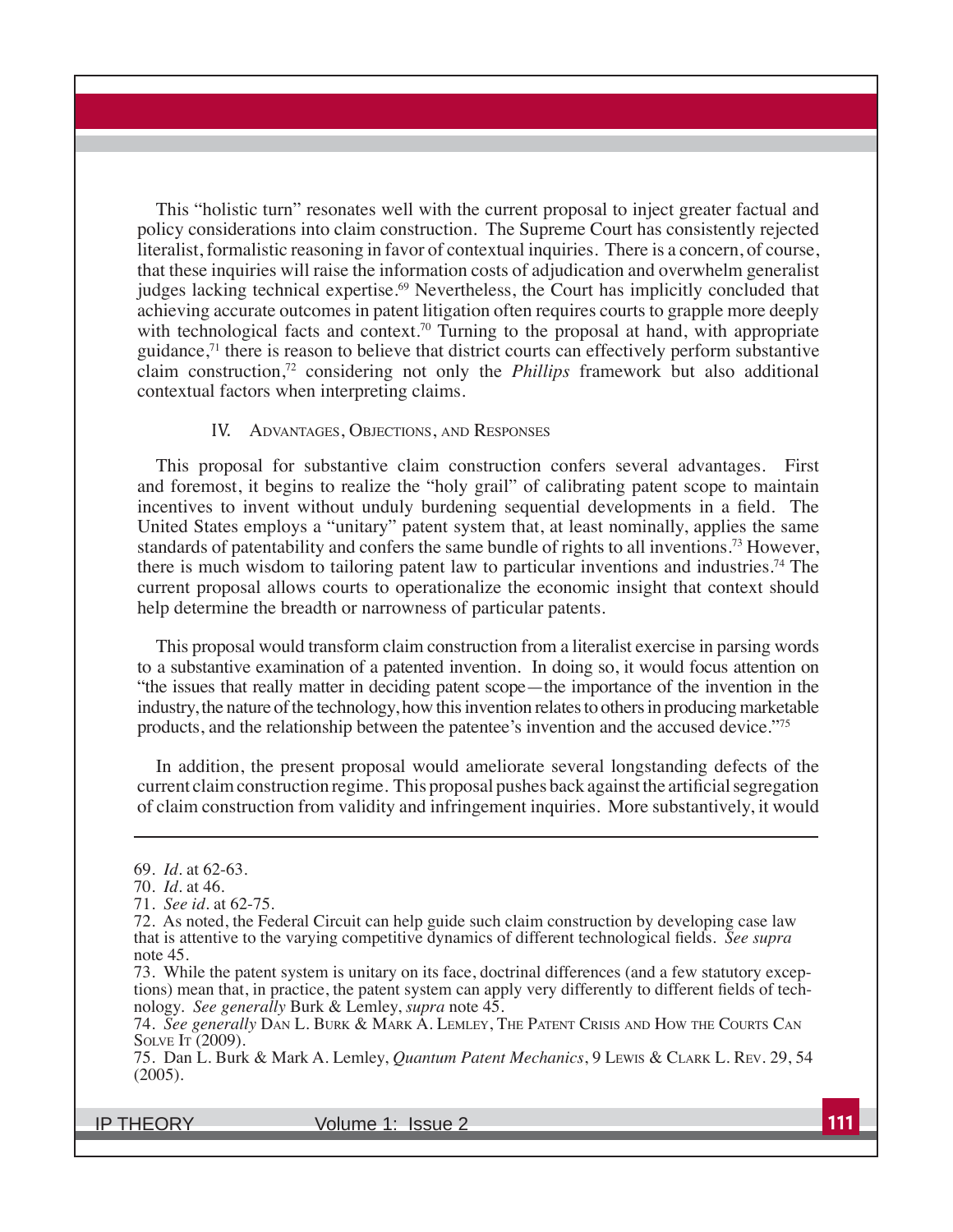help reduce the lingering uncertainty arising from pure de novo review of claim constructions on appeal. This proposal takes seriously the factual basis for claim construction, thus requiring a higher level of deference upon review and bringing greater (and earlier) certainty to a central issue in patent litigation.

#### A. Comparative Considerations

Any proposal for reform must not only articulate its own virtues, it must also address its relative strengths compared to other potential solutions. At the outset, I do not contend that claim construction is categorically superior for calibrating patent scope than other potential levers. Perhaps a multi-pronged strategy involving reforming claim construction as well as utilizing other mechanisms is ideal. That being said, reforming claim construction enjoys several specific advantages relative to other approaches. In the interest of brevity, I will focus on the other "scope levers" discussed by Merges and Nelson: patent prosecution, doctrines of disclosure and enablement, and infringement analysis.

First, the current proposal exhibits certain advantages relative to relying on the PTO to calibrate patent scope during prosecution. The first has to do with timing. During prosecution, the universe of information about a patent is somewhat limited. Just as secondary considerations of nonobviousness are likely to become apparent only after a patented invention has been on the market, the problems of broad (or narrow) patents in a technical field are likely to manifest only after the passage of time. Courts adjudicating infringement suits thus have access to a broader array of information than is available to the PTO at the time of prosecution.<sup>76</sup> Second, while the PTO is fairly limited in its resources, litigation will likely motivate parties to provide more and better information about a patent and its context. Finally, prosecution proceeds without any knowledge of (future) allegedly infringing inventions.<sup>77</sup> As discussed, however, the accused product in an infringement suit can shed valuable light on the optimal scope of a patent.

Second, calibrating patent scope through claim construction enjoys several advantages relative to relying on doctrines of disclosure and enablement. Enablement and the written description requirement operate as binary on-off switches: a court either holds that a claim is valid, or, if the claim exceeds what the patent enabled or described, the court must invalidate it in full.78 Claim construction, however, represents a scalpel by which court may choose a narrower or broader construction of a particular term rather than affirming or rejecting an entire claim. Instinctively, one might argue that this violates the well-established canon that courts may not read limitations from the specification into the claims. This canon, however, is already in tension with the equally well-established principle that courts must

<sup>76.</sup> *Cf*. Peter Lee, *The Evolution of Intellectual Infrastructure*, 83 WASH. L. REV.  77. Burk & Lemley, *supra* note 19, at 1782.

<sup>78.</sup> *See, e.g.*, The Incandescent Lamp Patent, 159 U.S. 465 (1895) (invalidating a claim based on lack of enablement); Gentry Gallery, Inc. v. Berkline Corp., 134 F.3d 1473 (Fed. Cir. 1998) (invalidating claims based on failure to satisfy the written description requirement).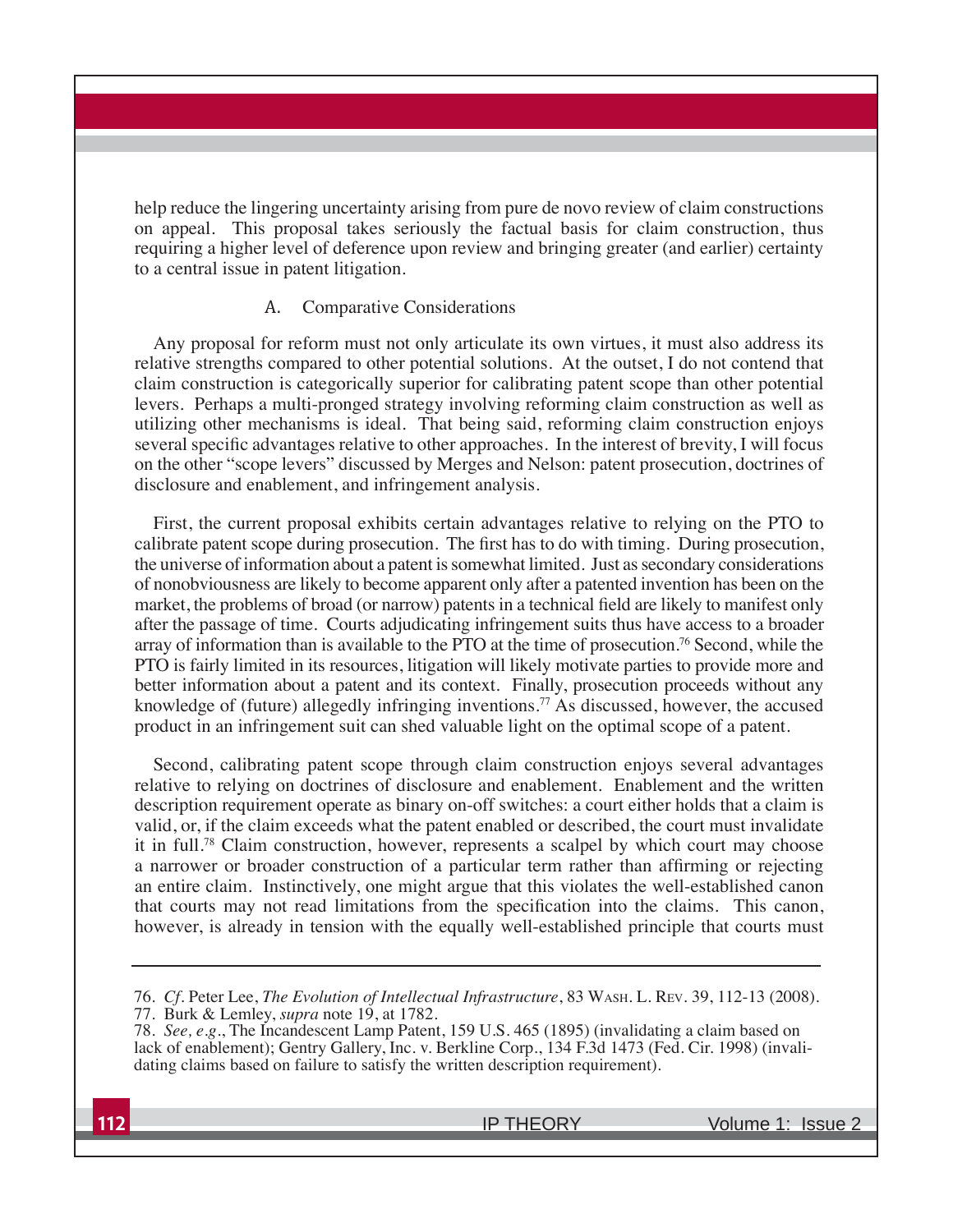read claims in light of the specification.<sup>79</sup> Moreover, it bears emphasizing that under my proposal, substantive and policy considerations only come into play when traditional claim construction does not yield a clear answer; given the void that *some* interpretive gloss must fill, the charge of "redrafting" claims seems inapposite.

Third, the present proposal exhibits certain institutional advantages relative to calibrating patent scope through infringement analysis. Whatever claim construction's metaphysical status as a question of law or a "mongrel practice," well-settled law holds that judges rather than juries construe claims.80 Infringement, however, is a question of fact often resolved by juries. Although open to debate, the implicit institutional competence rationale of *Markman I*  and *II* suggests that judges are better suited than juries at construing documents and evidence of a highly technical nature.<sup>81</sup> Furthermore, to the extent that "optimizing" patent scope is a discretionary judgment infused with policy considerations, such inquiries seem better suited for judges than juries. These institutional considerations suggest that judge-mediated claim construction represents a more appropriate context for patent scope calibration than infringement analysis. Finally, as noted, one of the principal infringement levers for calibrating patent scope—the doctrine of equivalents—has fallen into disfavor after *Markman*. This again suggests that claim construction is a more promising avenue for calibrating patent scope.

#### B. Objections and Responses

Of course, utilizing claim construction as a scope lever must address a host of potential objections. First, critics might object that substantive claim construction would undermine certainty, predictability, and the public notice function of claims.<sup>82</sup> However, the simple response to this critique is that the current system does not provide much certainty anyway. According to Dan Burk and Mark Lemley, the current system based on peripheral claiming has "failed catastrophically" in providing clear notice of the metes and bounds of a patent right. Furthermore, it bears emphasizing that substantive claim construction is only intended as a tiebreaker where the *Phillips* analysis does not yield a clear answer. Additionally, while this proposal would probably not have an adverse impact on ex ante certainty (before a *Markman* hearing), it would significantly improve ex post certainty because of the higher level of deference afforded to claim constructions on appeal.

At a theoretical level, some might object that this proposal would radically and inappropriately transform claim construction from a descriptive to a normative exercise. Put differently, courts should ascertain the objective metes and bounds of a patent rather than determine some *ideal* claim scope based on normative and policy considerations. Again, the status of this proposal as an interpretative tiebreaker where no objective construction is

81. *See* Lee, *supra* note 18, at 30 n.149.

<sup>79.</sup> *See* Cotropia, *supra* note 10, at 59.

<sup>80.</sup> *Markman II*, 517 U.S. 370 (1996).

<sup>82.</sup> *See* Golden, *supra* note 31, at 323.